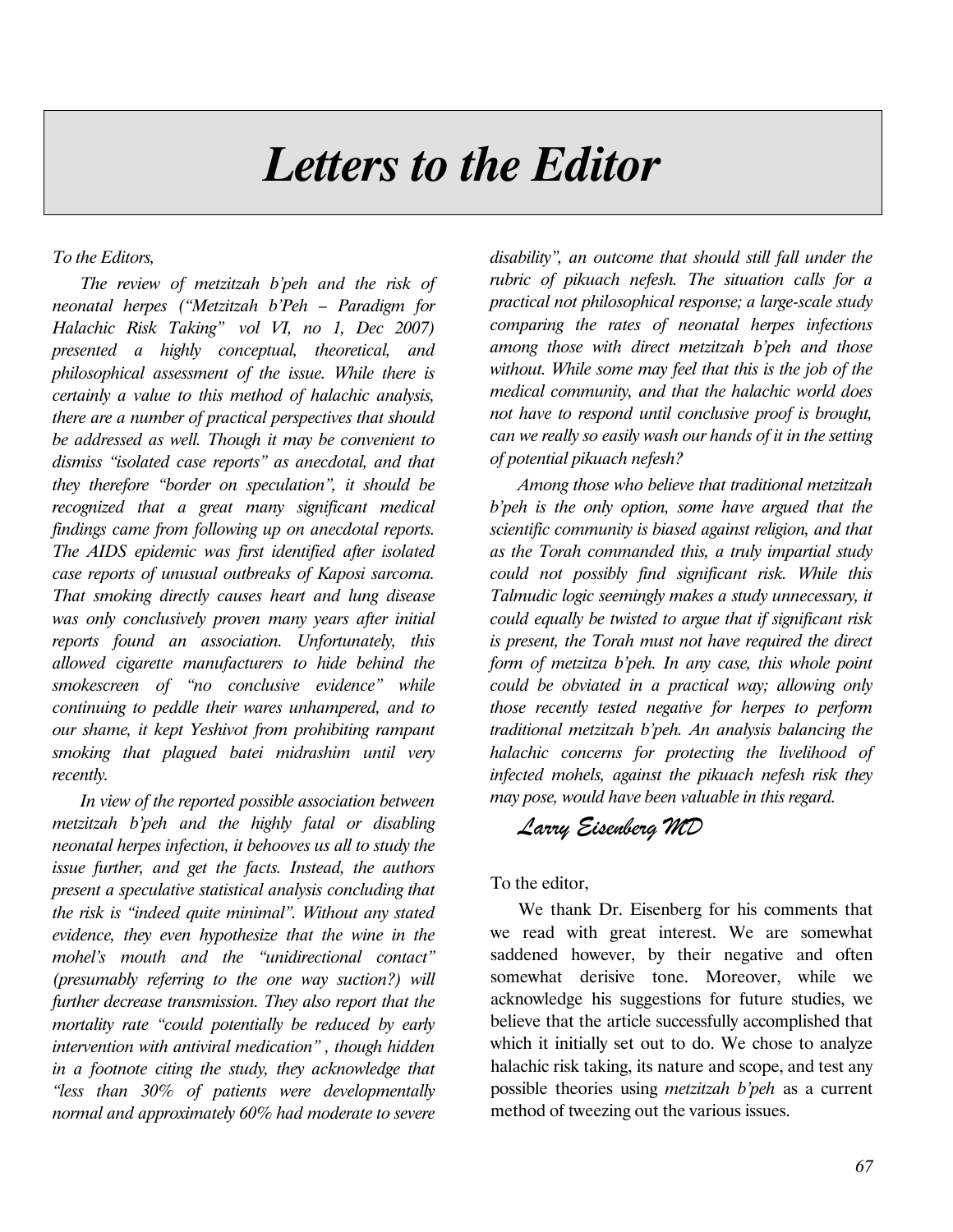Dr. Eisenberg challenges several aspects of our article: 1. Halachic methodology; 2. Scientific methodology; 3. Interpretation of data and suggestions for future research. We will respond to each in turn.

1. Today, there is little value is memorizing the text of Shulchan Aruch as a guide for halachic living, as Modern man will not find within this great tome answers to today's many technical question. Viewing Halacha as a mere practical system of law reflects a faulty understanding of the halachic process. Rather, the core basis of the Halacha must first be analyzed and understood – its depths plumbed, its nature verified, and its scope stretched to the farthest possible limits so as to form a basis for positing and understanding its practical guidelines. Only by doing so, by testing various halachic hypothesis in such a way, can we even attempt to answer the many modern questions that have arisen and have yet to arise in our lifetime. Therefore, we believe that presenting "a highly conceptual, theoretical, and philosophical assessment of" risk taking in Halacha is far from lamentable, but is rather of utmost importance if we are even to begin to analyze how the possible risks of metzitzah b'peh fit in to the larger halachic framework. We trust that Dr. Eisenberg fundamentally agrees with our approach.

As a further methodological point, we doubt that "protecting the livelihood of infected mohels" weighs heavily in a halachic analysis of the issues of risk taking in Halacha and therefore did not include such a discussion it in this analysis.

Lastly, we question the notion suggested by Dr. Eisenberg, that "Among those who believe that traditional metzitzah b'peh is the only option, some have argued that the scientific community is biased against religion, and that as the Torah commanded this, a truly impartial study could not possibly find significant risk." We are somewhat troubled how this relates to our article. We attempted to provide both a thorough halachic as well as scientific analysis in our article as we believe that both are reflections of that which is true. This article represents an effort to synthesize the two worlds; harmonizing between that which we learn in the Beit Midrash and that which

we learn at the hospital bedside and laboratory. Attempting to undermine the basis for our analysis on these grounds is rather perplexing.

2. The "scientific" evidence for an association between neonatal herpes and metzitzah b'peh is highly tenuous at best, as we stated in our paper. We indeed did "dismiss 'isolated case reports' as anecdotal," as even a cursory reading of the current scientific paper in the literature reveals them to be. Case reports admittedly have their pros and cons. Where anecdotes shed their subjectivity and bias and confounders become credible or even objective and reproducible is difficult to determine. It is our humble opinion that anyone reading the three particular referenced cases with a critical eye will find them wanting in terms of objectivity and methodology. While these reports make claims regarding metzitzah b'peh for the general community, none define how the subjects of these reports were accumulated nor how representative they are of any community at all. There is also no discussion of the study sample or method of sampling in any of them. Lastly, the simple factual inaccuracies present in some of them to even a casual non-medically trained reader raise significant questions and doubts as to the veracity and accuracy of the papers in their entirety. For example, historical proof for rabbis rallying against *metzitzah b'peh* is brought by a photograph of a broadside in Jerusalem of 5661 signed by numerous rabbis in this vein (as quoted by the Sedei Chemed) [see HaRefuah 2:144 (2005): 129]. A careful reader will note that the sign in fact states quite the **opposite** of these authors intention – namely that it is forbidden to abandon the practice of metzitzah b'peh, and a more learned reader will recall that the Sedei Chemed himself fought adamantly to defend this ageold tradition.

We share Dr. Eisenberg's sentiment regarding smoking. There are instances in which policy shouldn't have to wait for a peer reviewed published double blind randomized placebo control trial with a p-value less than 0.05. Where and when this should happen is difficult to pinpoint. However, in the face of overwhelming evidence to the contrary – namely, if 60-70% of all people indeed carry and shed HSV,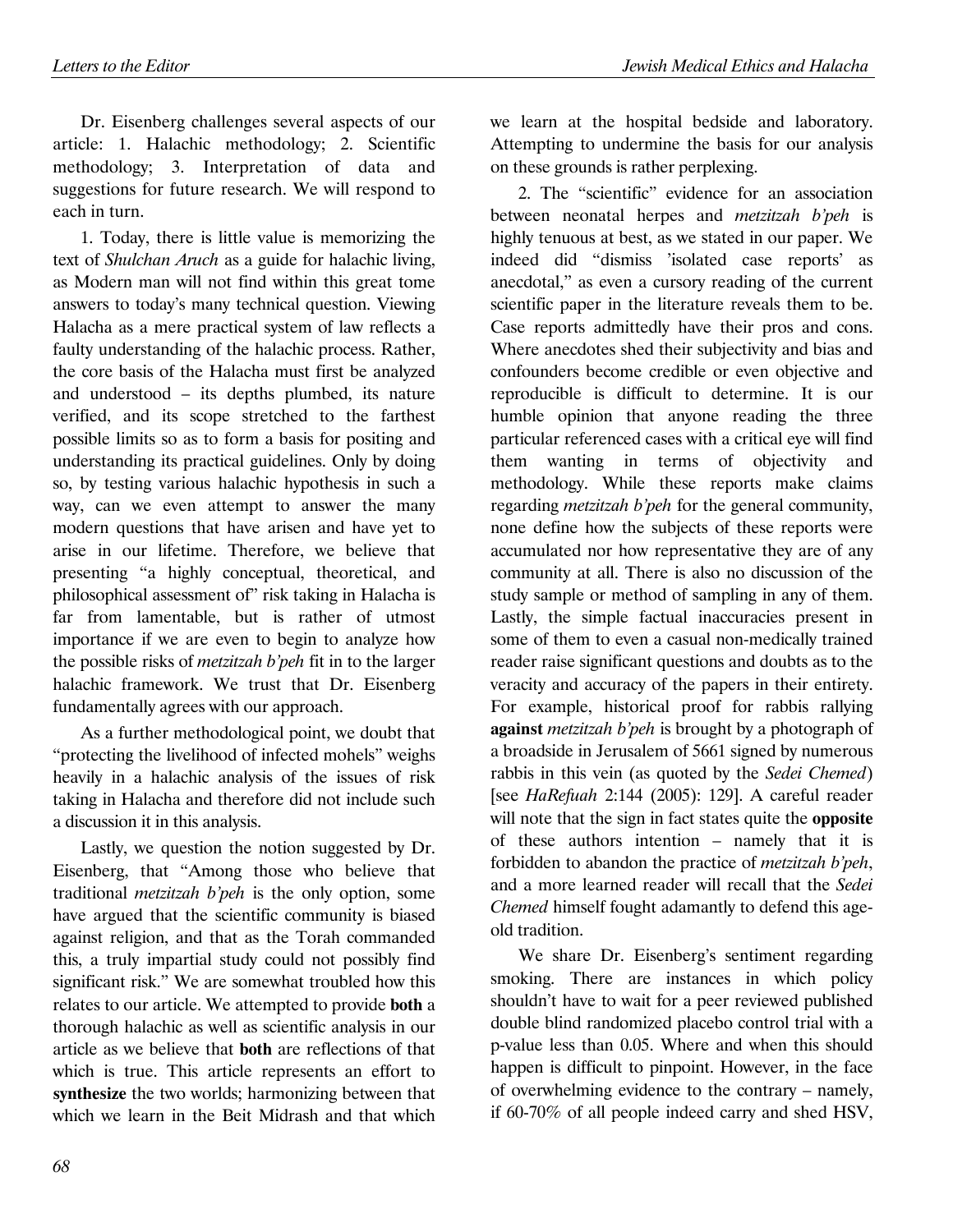we would expect far more cases of neonatal herpes – while this question still must be asked, it must be asked with caution. While, as we noted, the true incidence may be underreported, it is difficult to know.

Though we agree with these general sentiments, we strongly oppose the parallel invoked by Dr. Eisenberg. "That smoking directly causes heart and lung disease was only conclusively proven many years after initial reports found an association. Unfortunately, this allowed cigarette manufacturers to hide behind the smokescreen of "no conclusive evidence" while continuing to peddle their wares unhampered." Though we cannot pretend to know Dr. Eisenberg's true intentions, we find the inferred parallel, or nimshal if you will, quite offensive. Namely, that the rabbis permitting metzitzah b'peh are "hiding behind a smokescreen" of some sort in efforts to accomplish an unmentioned goal. This suggestion has no place in scholarly Jewish discourse and we will not grant it credence by discussing it further.

3. We appreciate Dr. Eisenberg's enthusiasm towards "getting the facts" and agree that the currently available data and therefore our presented statistical analysis are incomplete. Indeed, for someone to play the role of investigator rather than reporter and launch "a large-scale study comparing the rates of neonatal herpes infections among those with direct *metzitzah b'peh* and those without" would be a praiseworthy task. However, we believe that such idealism will not find practical manifestations in the near nor far-off future. Constructing such a study would be difficult in itself, let alone convincing parents and more importantly mohalim to participate. Given these conditions, we are left to speculate to the best of our ability, which we readily admit is far from complete, to provide analyses and theories that may help establish guidelines and policies in the present.

Lastly, Dr. Eisenberg joins several others is suggesting that "allowing only those recently tested negative for herpes to perform traditional metzitzah b'peh" would certainly reduce this risk. We certainly agree that some form of testing would be preferable, but given the current state of medicine, the blood test will label far too many false positives while a mouth swab to identify only active infection is not practical in terms of cost, availability and timing. This issue must be explored further in the hopes of identifying a more accurate, reliable, and cost efficient method of obliterating the risk entirely.

David and Raymond

David Shabtai and Raymond Sultan, M.D.

## Hi,

I am Jay Reidler (Harvard College '09; currently studying Refuah V'Halacha in Yeshivat Hakotel for the year; I've enjoyed coming to the Schlesinger lectures very much over the year).

I read Dr. Steinberg's recent article in JME VI(1) on Anesthesia and Circumcision and it prompted some important questions:

1a) Let's take the theoretical example of a patient with a malignant tumor on their skin. A doctor has a chiyuv (V'Hashevota Lo, etc) to remove that tumor, and is permitted to cut off/around the tumor, since the issur of chabala (hurting someone) is overridden/ waived. Now let's say the doctor cuts off the tumor

without any anesthesia, and in so doing causes unnecessary pain to the patient (there's was no medical justification for not using anesthesia) -- has he violated any issur (e.g. chabala)???. My impression is that the doctor had permission to do a certain amount of chabala (i.e., cutting off/around the tumor), but did not have permission to cause unnecessary pain and so he does violate an issur.

1b) If the doctor does violate an issur in question 1a for causing unnecessary pain, would a patient be permitted to accept such a treatment without anesthesia, if doing so has no medical benefits? If my understanding of chabala in question 1a is correct, this would not be allowed either because it would be tantamount to selfinflicted chabala, which is also an issur?